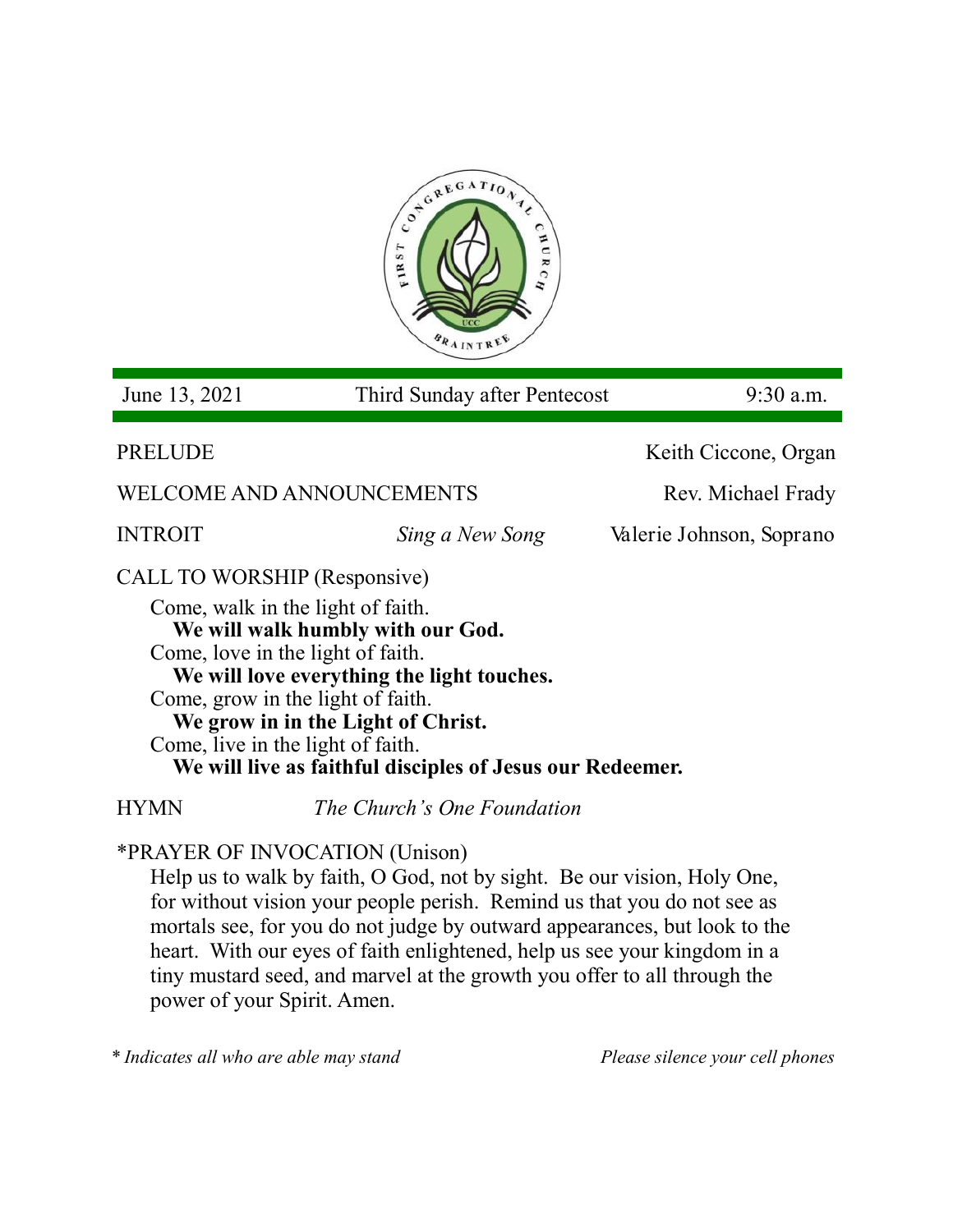#### \*GLORIA PATRI

*Glory be to the Father, and to the Son, and to the Holy Ghost. As it was in the beginning, is now and ever shall be. World without end. Amen. Amen.* 

SCRIPTURE READING Mark 4: 26-34 Don Bisset

SERMON **"How Does God's Garden Grow?"** Rev. Michael Frady MUSIC RESPONSE

PASTORAL PRAYER Rev. Suzy Aja Burba

### LORD'S PRAYER

**Our Father, who art in heaven, hallowed be Thy name. Thy kingdom come, Thy will be done on earth as it is in heaven. Give us this day our daily bread, and forgive us our debts, as we forgive our debtors. And lead us not into temptation, but deliver us from evil. For Thine is the kingdom and the power and the glory for ever. Amen.**

HYMN *For the Fruits of This Creation* 

## DEDICATION OF OFFERINGS

#### \*DOXOLOGY

*Praise God, from whom all blessings flow. Praise Him, all creatures, here, below. Praise Him, above, ye heav'nly hosts. Praise Father, Son and Holy Ghost. Amen*

### **\*PRAYER OF DEDICATION**

**Bountiful God, your kingdom is like seed that is scattered on the ground. How it grows, we do not know, but this is abundance in the harvest. Your kingdom is like a tiny mustard seed that grows into a shrub, where the birds of the air build their nest. May the gifts we bring this day bear the fruit of your kingdom, where all may be fed and all may be blessed. Amen.**

| <b>HYMN</b>        | <i>Rejoice Ye Pure of Heart</i> |
|--------------------|---------------------------------|
| <b>BENEDICTION</b> |                                 |
| <b>POSTLUDE</b>    |                                 |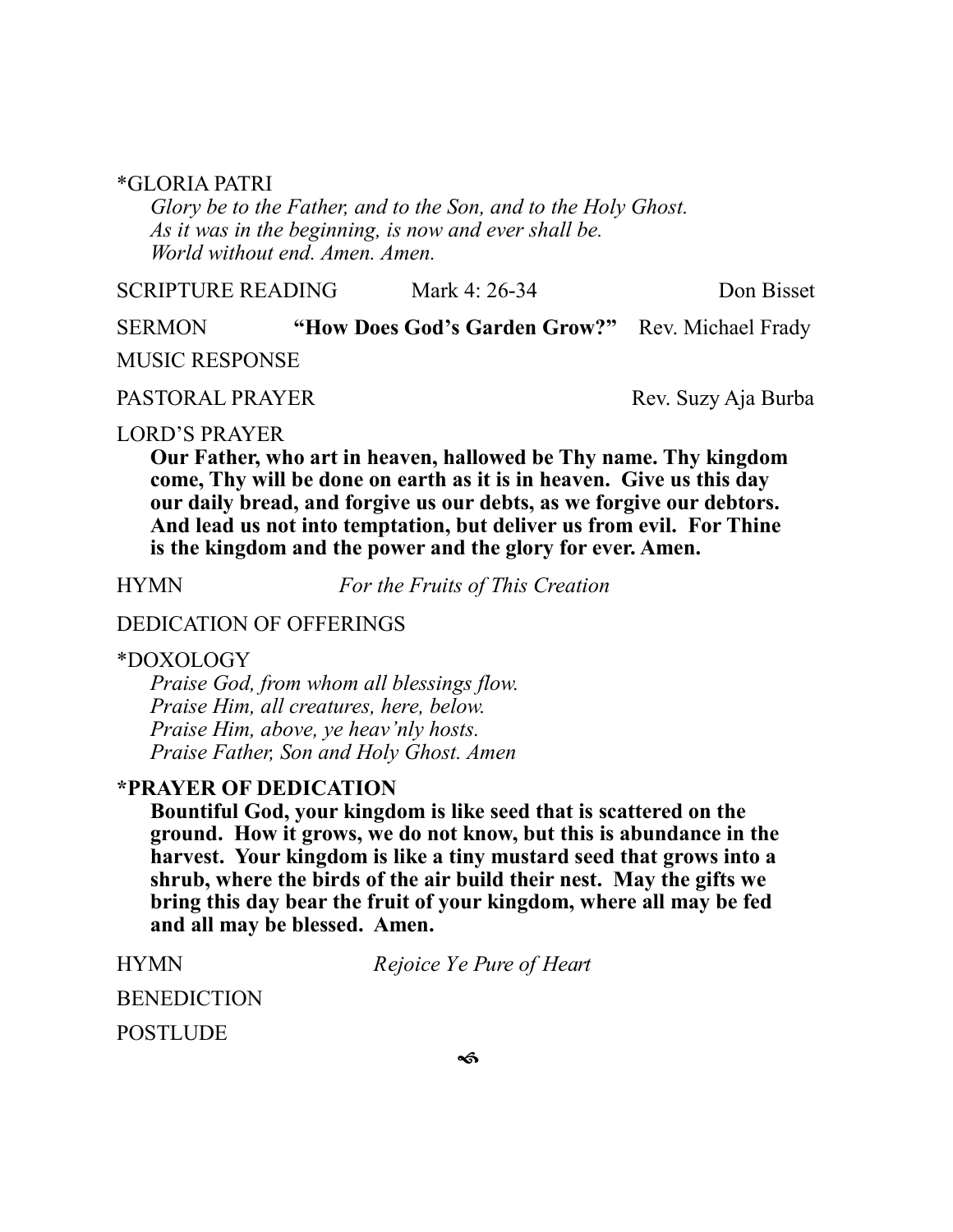## **First Church Braintree Announcements**

# **The Autumn Fair is back! Saturday, October 23, 2021**

If you would like to assist in the planning for our Autumn Fair, please join us for a meeting on Sunday, June 13th at 11am in the Upper Parish Hall. All are welcome!

**Youth Group** Today, Sunday, June 13th at 1pm outside IN–PERSON

**The next Drive & Drop Food Drive is Wednesday, July 7th 5:00-7:00pm** Grocery Gift Cards are always welcome!

# **Upcoming Meetings (all on Zoom)**

**Leadership—**Tuesday, June 15 at 7:00pm PRUDENTIAL—Tuesday, July 6 at 7:00pm



**Church Camp is coming soon!**

Invite your children, your grandchildren, your neighbors and your friends! Church Camp is open to all children grades K-6  $(K-3 = \text{campers}, 4-6 = \text{helpers})$ More info on our website: [www.firstchurchbraintree.com](http://www.firstchurchbraintree.com)

# *Volunteers are needed!*  **See Mattie for details.**

## **Outdoor worship begins next week**

Weather permitting, our morning worship service will take place on the side lawn near the garden at 9:30am.